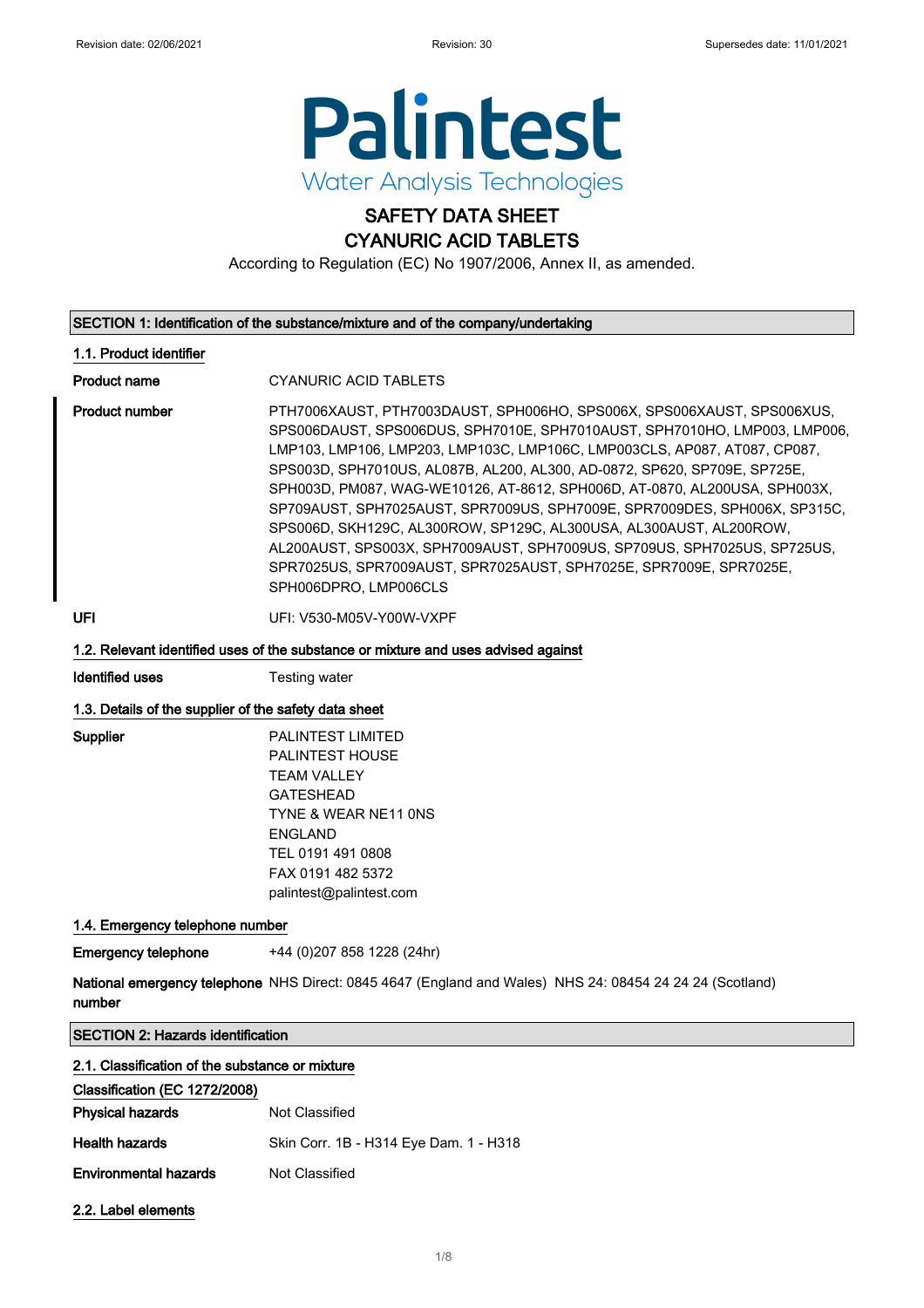### Hazard pictograms

| Signal word                               | Danger                                                                                                                                                                                                                                                                                                                                                                                                                                                                                                                                                                           |
|-------------------------------------------|----------------------------------------------------------------------------------------------------------------------------------------------------------------------------------------------------------------------------------------------------------------------------------------------------------------------------------------------------------------------------------------------------------------------------------------------------------------------------------------------------------------------------------------------------------------------------------|
| <b>Hazard statements</b>                  | H314 Causes severe skin burns and eye damage.                                                                                                                                                                                                                                                                                                                                                                                                                                                                                                                                    |
| <b>Precautionary statements</b>           | P264 Wash contaminated skin thoroughly after handling.<br>P280 Wear protective gloves/ protective clothing/ eye protection/ face protection.<br>P301+P330+P331 IF SWALLOWED: Rinse mouth. Do NOT induce vomiting.<br>P303+P361+P353 IF ON SKIN (or hair): Take off immediately all contaminated clothing.<br>Rinse skin with water or shower.<br>P305+P351+P338 IF IN EYES: Rinse cautiously with water for several minutes. Remove<br>contact lenses, if present and easy to do. Continue rinsing.<br>P501 Dispose of contents/ container in accordance with local regulations. |
| Contains                                  | POTASSIUM HYDROGENSULFATE                                                                                                                                                                                                                                                                                                                                                                                                                                                                                                                                                        |
| Supplementary precautionary<br>statements | P <sub>260</sub> Do not breathe dust.<br>P304+P340 IF INHALED: Remove person to fresh air and keep comfortable for breathing.<br>P310 Immediately call a POISON CENTER/ doctor.<br>P321 Specific treatment (see medical advice on this label).<br>P363 Wash contaminated clothing before reuse.<br>P405 Store locked up.                                                                                                                                                                                                                                                         |

### 2.3. Other hazards

This product does not contain any substances classified as PBT or vPvB.

### SECTION 3: Composition/information on ingredients

| 3.2. Mixtures                                                                   |                      |                                                      |
|---------------------------------------------------------------------------------|----------------------|------------------------------------------------------|
| POTASSIUM HYDROGENSULFATE                                                       |                      | 10-20%                                               |
| CAS number: 7646-93-7                                                           | EC number: 231-594-1 | REACH registration number: N/A                       |
| Classification<br>Skin Corr. 1B - H314<br>Eye Dam. 1 - H318<br>STOT SE 3 - H335 |                      |                                                      |
| <b>SODIUM METABISULFITE</b>                                                     |                      | 1%                                                   |
| CAS number: 7681-57-4                                                           | EC number: 231-673-0 | REACH registration number: 01-<br>2119531326-45-XXXX |
| Classification<br>Acute Tox. 4 - H302<br>Eye Dam. 1 - H318                      |                      |                                                      |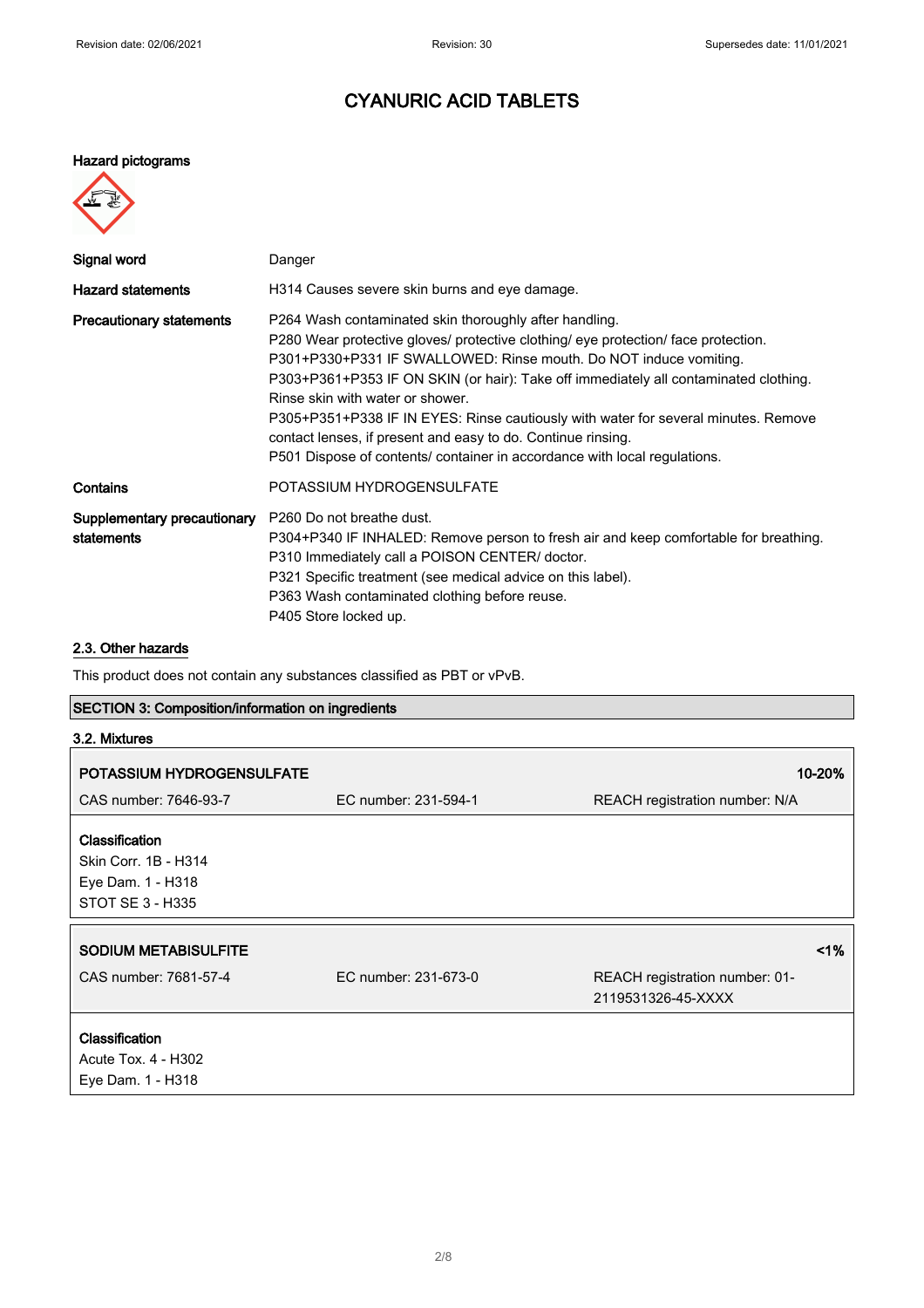| <b>SILICA</b>                                                                   |                                                                                                                                                                                                                                                                   | $< 0.5\%$                                            |  |
|---------------------------------------------------------------------------------|-------------------------------------------------------------------------------------------------------------------------------------------------------------------------------------------------------------------------------------------------------------------|------------------------------------------------------|--|
| CAS number: 7631-86-9                                                           | EC number: 231-545-4                                                                                                                                                                                                                                              | REACH registration number: 01-<br>2119379499-16-XXXX |  |
| Classification<br>Not Classified                                                |                                                                                                                                                                                                                                                                   |                                                      |  |
|                                                                                 | The Full Text for all R-Phrases and Hazard Statements are Displayed in Section 16.                                                                                                                                                                                |                                                      |  |
| <b>Composition comments</b>                                                     | When dissolved in water the tablets produce a solution whose pH is outside of the range<br>quoted for 'extreme pH' (CLP 3.2.3.3.4.2).                                                                                                                             |                                                      |  |
| <b>SECTION 4: First aid measures</b>                                            |                                                                                                                                                                                                                                                                   |                                                      |  |
| 4.1. Description of first aid measures                                          |                                                                                                                                                                                                                                                                   |                                                      |  |
| Inhalation                                                                      | Unlikely route of exposure as the product does not contain volatile substances.                                                                                                                                                                                   |                                                      |  |
| Ingestion                                                                       | Rinse mouth thoroughly with water. Never give anything by mouth to an unconscious person.<br>Get medical attention.                                                                                                                                               |                                                      |  |
| <b>Skin contact</b>                                                             | Wash skin thoroughly with soap and water. Get medical attention promptly if symptoms occur<br>after washing.                                                                                                                                                      |                                                      |  |
| Eye contact                                                                     | Rinse immediately with plenty of water. Remove any contact lenses and open eyelids wide<br>apart. Continue to rinse for at least 15 minutes. Get medical attention if irritation persists after<br>washing. Show this Safety Data Sheet to the medical personnel. |                                                      |  |
|                                                                                 | 4.2. Most important symptoms and effects, both acute and delayed                                                                                                                                                                                                  |                                                      |  |
| Inhalation                                                                      | This is unlikely to occur but symptoms similar to those of ingestion may develop.                                                                                                                                                                                 |                                                      |  |
| Ingestion                                                                       | May cause chemical burns in mouth and throat. May cause stomach pain or vomiting.                                                                                                                                                                                 |                                                      |  |
| <b>Skin contact</b>                                                             | This product is strongly irritating.                                                                                                                                                                                                                              |                                                      |  |
| Eye contact                                                                     | May cause blurred vision and serious eye damage.                                                                                                                                                                                                                  |                                                      |  |
| 4.3. Indication of any immediate medical attention and special treatment needed |                                                                                                                                                                                                                                                                   |                                                      |  |
| Notes for the doctor                                                            | Treat symptomatically.                                                                                                                                                                                                                                            |                                                      |  |
| <b>SECTION 5: Firefighting measures</b>                                         |                                                                                                                                                                                                                                                                   |                                                      |  |
| 5.1. Extinguishing media                                                        |                                                                                                                                                                                                                                                                   |                                                      |  |
| Suitable extinguishing media                                                    | Use fire-extinguishing media suitable for the surrounding fire.                                                                                                                                                                                                   |                                                      |  |
| 5.2. Special hazards arising from the substance or mixture                      |                                                                                                                                                                                                                                                                   |                                                      |  |
| <b>Hazardous combustion</b><br>products                                         | No known hazardous decomposition products.                                                                                                                                                                                                                        |                                                      |  |
| 5.3. Advice for firefighters                                                    |                                                                                                                                                                                                                                                                   |                                                      |  |
| Protective actions during<br>firefighting                                       | No specific firefighting precautions known.                                                                                                                                                                                                                       |                                                      |  |
| <b>SECTION 6: Accidental release measures</b>                                   |                                                                                                                                                                                                                                                                   |                                                      |  |
|                                                                                 | 6.1. Personal precautions, protective equipment and emergency procedures                                                                                                                                                                                          |                                                      |  |
| Personal precautions                                                            | Wear protective clothing as described in Section 8 of this safety data sheet.                                                                                                                                                                                     |                                                      |  |

### 6.2. Environmental precautions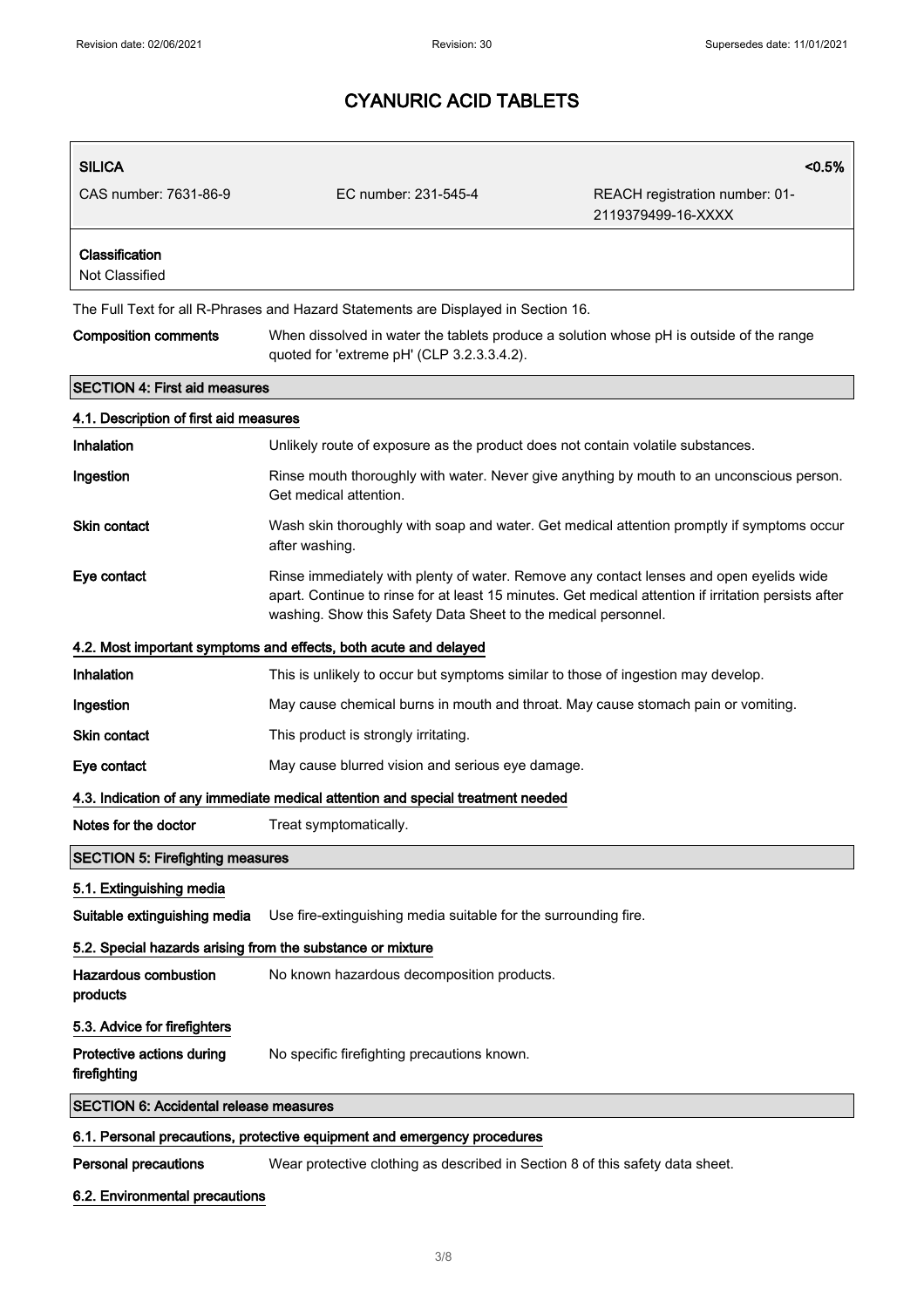| <b>Environmental precautions</b>                                                                                                                                                                     | Not considered to be a significant hazard due to the small quantities used. However, large or<br>frequent spills may have hazardous effects on the environment.                                                                                                               |  |
|------------------------------------------------------------------------------------------------------------------------------------------------------------------------------------------------------|-------------------------------------------------------------------------------------------------------------------------------------------------------------------------------------------------------------------------------------------------------------------------------|--|
| 6.3. Methods and material for containment and cleaning up                                                                                                                                            |                                                                                                                                                                                                                                                                               |  |
| Methods for cleaning up                                                                                                                                                                              | Wear suitable protective equipment, including gloves, goggles/face shield, respirator, boots,<br>clothing or apron, as appropriate. Stop leak if possible without risk. DO NOT touch spilled<br>material! Absorb in vermiculite, dry sand or earth and place into containers. |  |
| 6.4. Reference to other sections                                                                                                                                                                     |                                                                                                                                                                                                                                                                               |  |
| Reference to other sections                                                                                                                                                                          | Wear protective clothing as described in Section 8 of this safety data sheet.                                                                                                                                                                                                 |  |
| <b>SECTION 7: Handling and storage</b>                                                                                                                                                               |                                                                                                                                                                                                                                                                               |  |
| 7.1. Precautions for safe handling                                                                                                                                                                   |                                                                                                                                                                                                                                                                               |  |
| Usage precautions                                                                                                                                                                                    | Good personal hygiene procedures should be implemented.                                                                                                                                                                                                                       |  |
|                                                                                                                                                                                                      | 7.2. Conditions for safe storage, including any incompatibilities                                                                                                                                                                                                             |  |
| <b>Storage precautions</b>                                                                                                                                                                           | Store in tightly-closed, original container in a dry and cool place. Keep separate from food,<br>feedstuffs, fertilisers and other sensitive material.                                                                                                                        |  |
| 7.3. Specific end use(s)                                                                                                                                                                             |                                                                                                                                                                                                                                                                               |  |
| Specific end use(s)                                                                                                                                                                                  | The identified uses for this product are detailed in Section 1.2.                                                                                                                                                                                                             |  |
| <b>SECTION 8: Exposure controls/Personal protection</b>                                                                                                                                              |                                                                                                                                                                                                                                                                               |  |
| 8.1. Control parameters<br>Occupational exposure limits<br><b>SODIUM METABISULFITE</b>                                                                                                               |                                                                                                                                                                                                                                                                               |  |
| Long-term exposure limit (8-hour TWA): WEL 5 mg/m <sup>3</sup>                                                                                                                                       |                                                                                                                                                                                                                                                                               |  |
| <b>SILICA</b>                                                                                                                                                                                        |                                                                                                                                                                                                                                                                               |  |
| Long-term exposure limit (8-hour TWA): WEL 6 mg/m <sup>3</sup> inhalable dust<br>Long-term exposure limit (8-hour TWA): WEL 2.4 mg/m <sup>3</sup> respirable dust<br>WEL = Workplace Exposure Limit. |                                                                                                                                                                                                                                                                               |  |
| 8.2. Exposure controls                                                                                                                                                                               |                                                                                                                                                                                                                                                                               |  |
| Protective equipment                                                                                                                                                                                 |                                                                                                                                                                                                                                                                               |  |
| Eye/face protection                                                                                                                                                                                  | Eyewear complying with an approved standard should be worn if a risk assessment indicates<br>eye contact is possible. The following protection should be worn: Chemical splash goggles.                                                                                       |  |
| Hand protection                                                                                                                                                                                      | It is recommended that chemical-resistant, impervious gloves are worn. Wear protective<br>gloves made of the following material: Nitrile rubber.                                                                                                                              |  |
| Hygiene measures                                                                                                                                                                                     | No specific hygiene procedures recommended but good personal hygiene practices should<br>always be observed when working with chemical products.                                                                                                                              |  |
| <b>Respiratory protection</b>                                                                                                                                                                        | No specific recommendations. Respiratory protection may be required if excessive airborne<br>contamination occurs.                                                                                                                                                            |  |
| <b>SECTION 9: Physical and chemical properties</b>                                                                                                                                                   |                                                                                                                                                                                                                                                                               |  |

### 9.1. Information on basic physical and chemical properties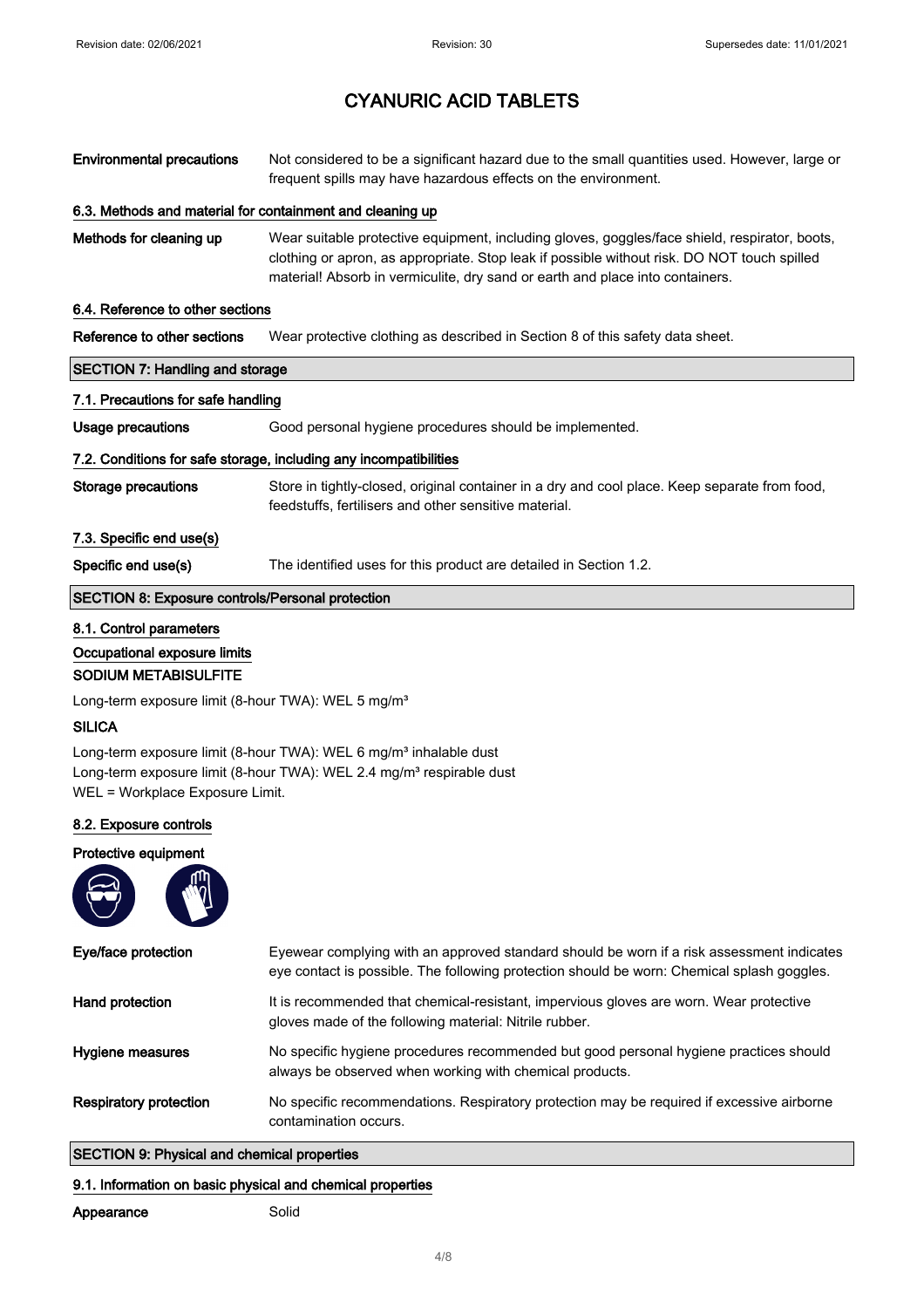| Colour                                       | White.                                                                                                              |
|----------------------------------------------|---------------------------------------------------------------------------------------------------------------------|
| Odour                                        | Odourless.                                                                                                          |
| рH                                           | pH (concentrated solution): 6.4                                                                                     |
| Solubility(ies)                              | Soluble in water.                                                                                                   |
| 9.2. Other information                       |                                                                                                                     |
| Other information                            | No data available.                                                                                                  |
| <b>SECTION 10: Stability and reactivity</b>  |                                                                                                                     |
| 10.1. Reactivity                             |                                                                                                                     |
| Reactivity                                   | There are no known reactivity hazards associated with this product.                                                 |
| 10.2. Chemical stability                     |                                                                                                                     |
| <b>Stability</b>                             | Stable under the prescribed storage conditions.                                                                     |
| 10.3. Possibility of hazardous reactions     |                                                                                                                     |
| Possibility of hazardous<br>reactions        | Not known.                                                                                                          |
| 10.4. Conditions to avoid                    |                                                                                                                     |
| <b>Conditions to avoid</b>                   | There are no known conditions that are likely to result in a hazardous situation.                                   |
| 10.5. Incompatible materials                 |                                                                                                                     |
| Materials to avoid                           | No specific material or group of materials is likely to react with the product to produce a<br>hazardous situation. |
|                                              |                                                                                                                     |
| 10.6. Hazardous decomposition products       |                                                                                                                     |
| Hazardous decomposition<br>products          | Heating may generate the following products: Toxic and corrosive gases or vapours.                                  |
| <b>SECTION 11: Toxicological information</b> |                                                                                                                     |
| 11.1. Information on toxicological effects   |                                                                                                                     |
| Toxicological effects                        | No data available.                                                                                                  |
| Other health effects                         | Causes severe skin burns and eye damage.                                                                            |
| Acute toxicity - oral<br>Summary             | May be harmful if swallowed.                                                                                        |
| Acute toxicity - dermal<br>Summary           | Causes severe skin burns and eye damage.                                                                            |
| Acute toxicity - inhalation<br>Summary       | May be harmful if inhaled.                                                                                          |
| Skin corrosion/irritation<br>Summary         | Causes severe skin burns and eye damage.                                                                            |
| Serious eye damage/irritation<br>Summary     | Causes serious eye damage.                                                                                          |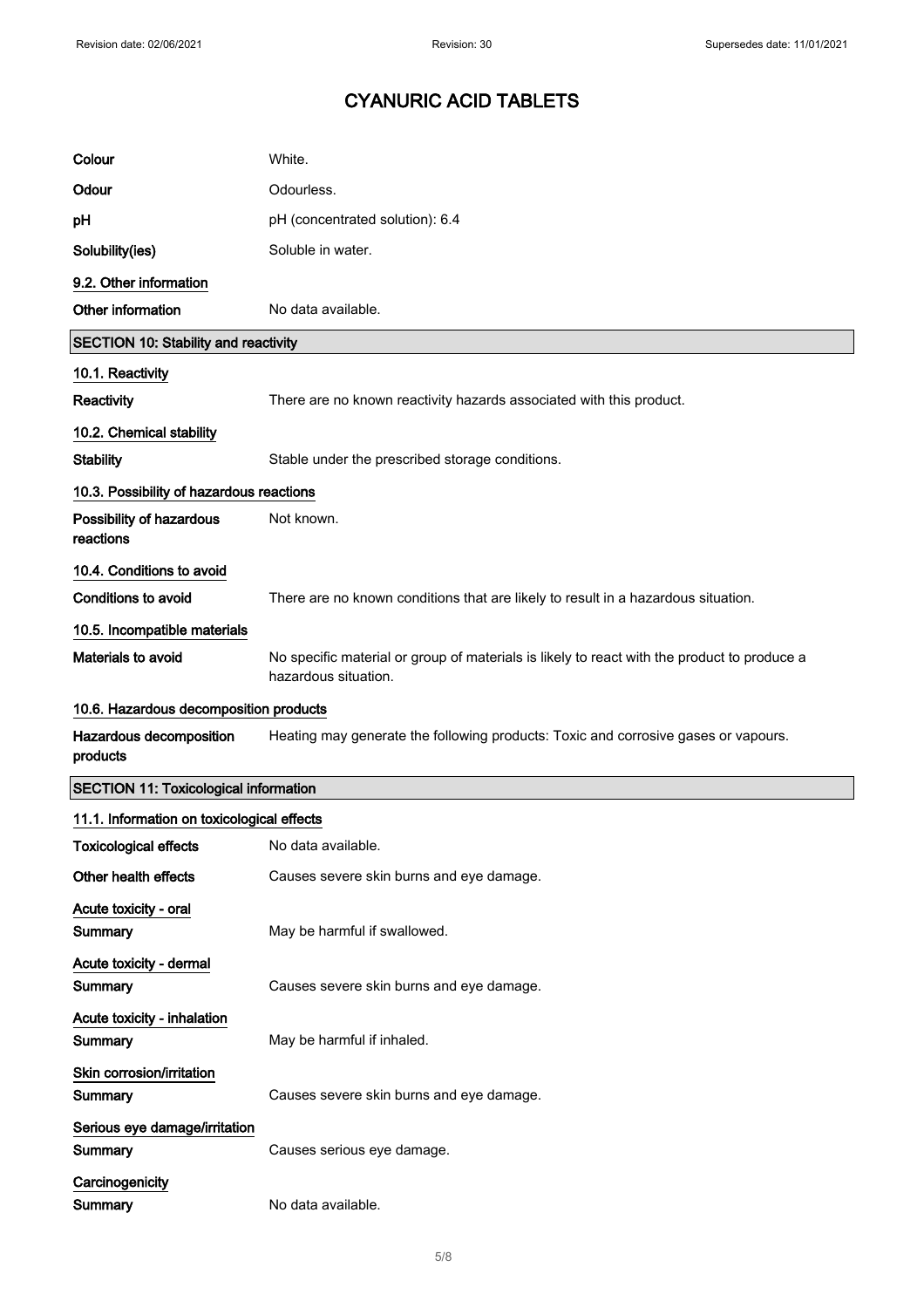| Reproductive toxicity                      |                                                                                                                                                                       |
|--------------------------------------------|-----------------------------------------------------------------------------------------------------------------------------------------------------------------------|
| Summary                                    | No data available.                                                                                                                                                    |
| <b>SECTION 12: Ecological information</b>  |                                                                                                                                                                       |
| Ecotoxicity                                | Not considered to be a significant hazard due to the small quantities used. However, large or<br>frequent spills may have hazardous effects on the environment.       |
| 12.1. Toxicity                             |                                                                                                                                                                       |
| <b>Toxicity</b>                            | No data available.                                                                                                                                                    |
| 12.2. Persistence and degradability        |                                                                                                                                                                       |
|                                            | Persistence and degradability There are no data on the degradability of this product.                                                                                 |
| 12.3. Bioaccumulative potential            |                                                                                                                                                                       |
| <b>Bioaccumulative potential</b>           | No data available on bioaccumulation.                                                                                                                                 |
| 12.4. Mobility in soil                     |                                                                                                                                                                       |
| <b>Mobility</b>                            | The product is soluble in water.                                                                                                                                      |
| 12.5. Results of PBT and vPvB assessment   |                                                                                                                                                                       |
| Results of PBT and vPvB<br>assessment      | This substance is not classified as PBT or vPvB according to current EU criteria.                                                                                     |
| 12.6. Other adverse effects                |                                                                                                                                                                       |
| Other adverse effects                      | No data available.                                                                                                                                                    |
| <b>SECTION 13: Disposal considerations</b> |                                                                                                                                                                       |
| 13.1. Waste treatment methods              |                                                                                                                                                                       |
| <b>Disposal methods</b>                    | Dispose of waste to licensed waste disposal site in accordance with the requirements of the<br>local Waste Disposal Authority.                                        |
| <b>SECTION 14: Transport information</b>   |                                                                                                                                                                       |
| General                                    | The product is not covered by international regulations on the transport of dangerous goods<br>(IMDG, IATA, ADR/RID).                                                 |
| Road transport notes                       | The product is not classified as packaged as per ADR section 3.5.1.4                                                                                                  |
| Sea transport notes                        | The product is not classified as packaged as per IMDG section 3.5.1.4                                                                                                 |
| Air transport notes                        | The product is not subject to the requirements of IATA as packaged based upon "De Minimis"<br>Quantities" as per IATA Dangerous Goods Regulations subsection 2.6.10.1 |
| 14.1. UN number                            |                                                                                                                                                                       |
| UN No. (ADR/RID)                           | 2509                                                                                                                                                                  |
| UN No. (IMDG)                              | 2509                                                                                                                                                                  |
| UN No. (ICAO)                              | 2509                                                                                                                                                                  |
| UN No. (ADN)                               | 2509                                                                                                                                                                  |
| 14.2. UN proper shipping name              |                                                                                                                                                                       |
| Proper shipping name<br>(ADR/RID)          | POTASSIUM HYDROGEN SULPHATE                                                                                                                                           |
|                                            | Proper shipping name (IMDG) POTASSIUM HYDROGEN SULPHATE                                                                                                               |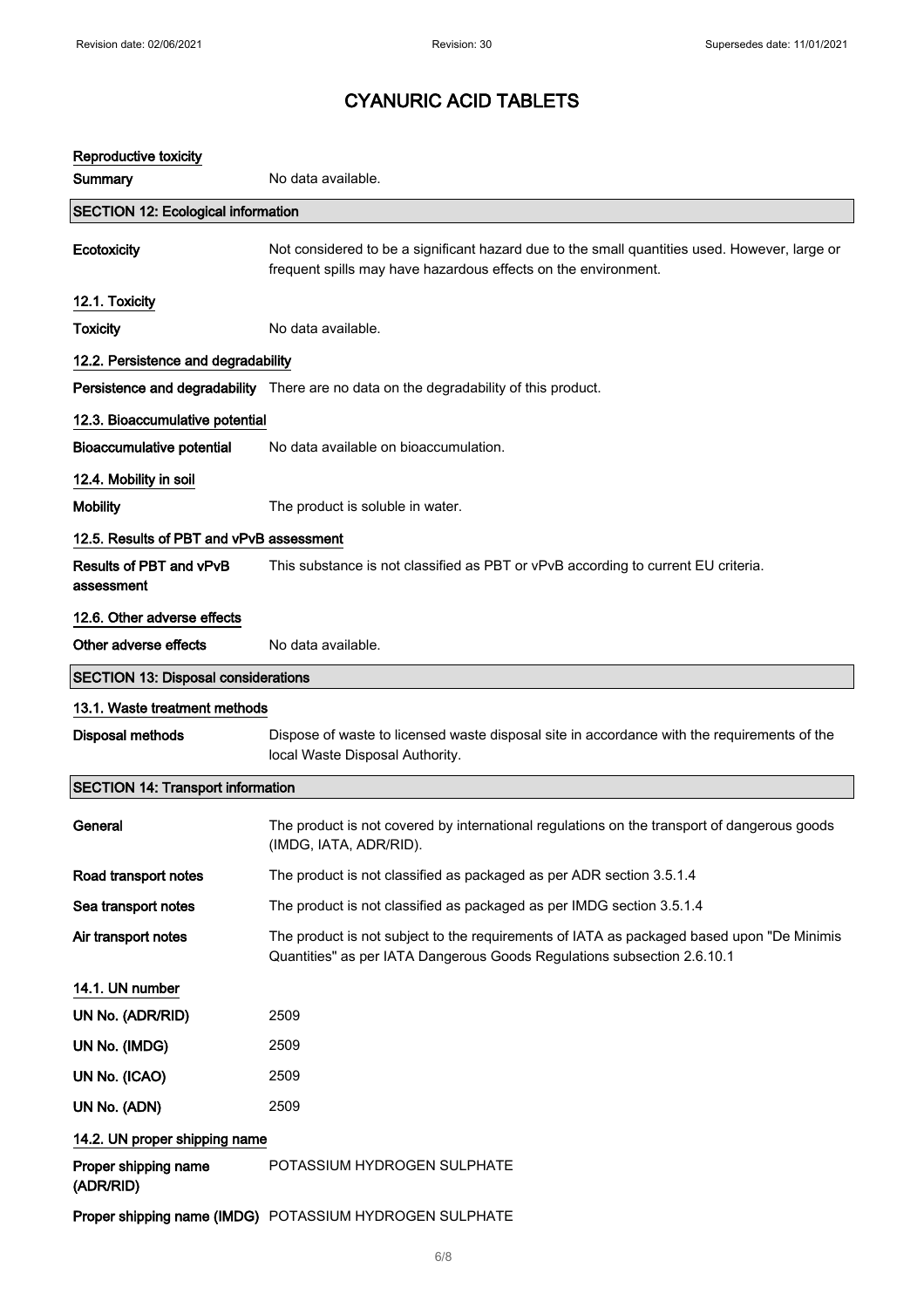| <b>Proper shipping name (ICAO)</b> POTASSIUM HYDROGEN SULPHATE |
|----------------------------------------------------------------|
|                                                                |

|  | Proper shipping name (ADN) POTASSIUM HYDROGEN SULPHATE |
|--|--------------------------------------------------------|
|--|--------------------------------------------------------|

### 14.3. Transport hazard class(es)

| <b>ADR/RID class</b>        | 8              |
|-----------------------------|----------------|
| ADR/RID classification code | C <sub>2</sub> |
| <b>ADR/RID label</b>        | 8              |
| <b>IMDG class</b>           | 8              |
| ICAO class/division         | 8              |
| <b>ADN class</b>            | 8              |

### Transport labels



| 14.4. Packing group       |   |
|---------------------------|---|
| ADR/RID packing group     | Ш |
| <b>IMDG packing group</b> | Ш |
| ICAO packing group        | Ш |
| ADN packing group         | Ш |

14.5. Environmental hazards

Environmentally hazardous substance/marine pollutant No.

### 14.6. Special precautions for user

| <b>IMDG Code segregation</b><br>group                                    | 1. Acids   |  |
|--------------------------------------------------------------------------|------------|--|
| EmS                                                                      | $F-A. S-B$ |  |
| ADR transport category                                                   | 2          |  |
| <b>Emergency Action Code</b>                                             | 2X         |  |
| <b>Hazard Identification Number</b><br>(ADR/RID)                         | 80         |  |
| Tunnel restriction code                                                  | (E)        |  |
| 14.7. Transport in bulk according to Annex II of MARPOL and the IBC Code |            |  |
|                                                                          |            |  |

### Transport in bulk according to Not applicable. Annex II of MARPOL 73/78 and the IBC Code

### SECTION 15: Regulatory information

### 15.1. Safety, health and environmental regulations/legislation specific for the substance or mixture

EU legislation Regulation (EC) No 1272/2008 of the European Parliament and of the Council of 16 December 2008 on classification, labelling and packaging of substances and mixtures (as amended).